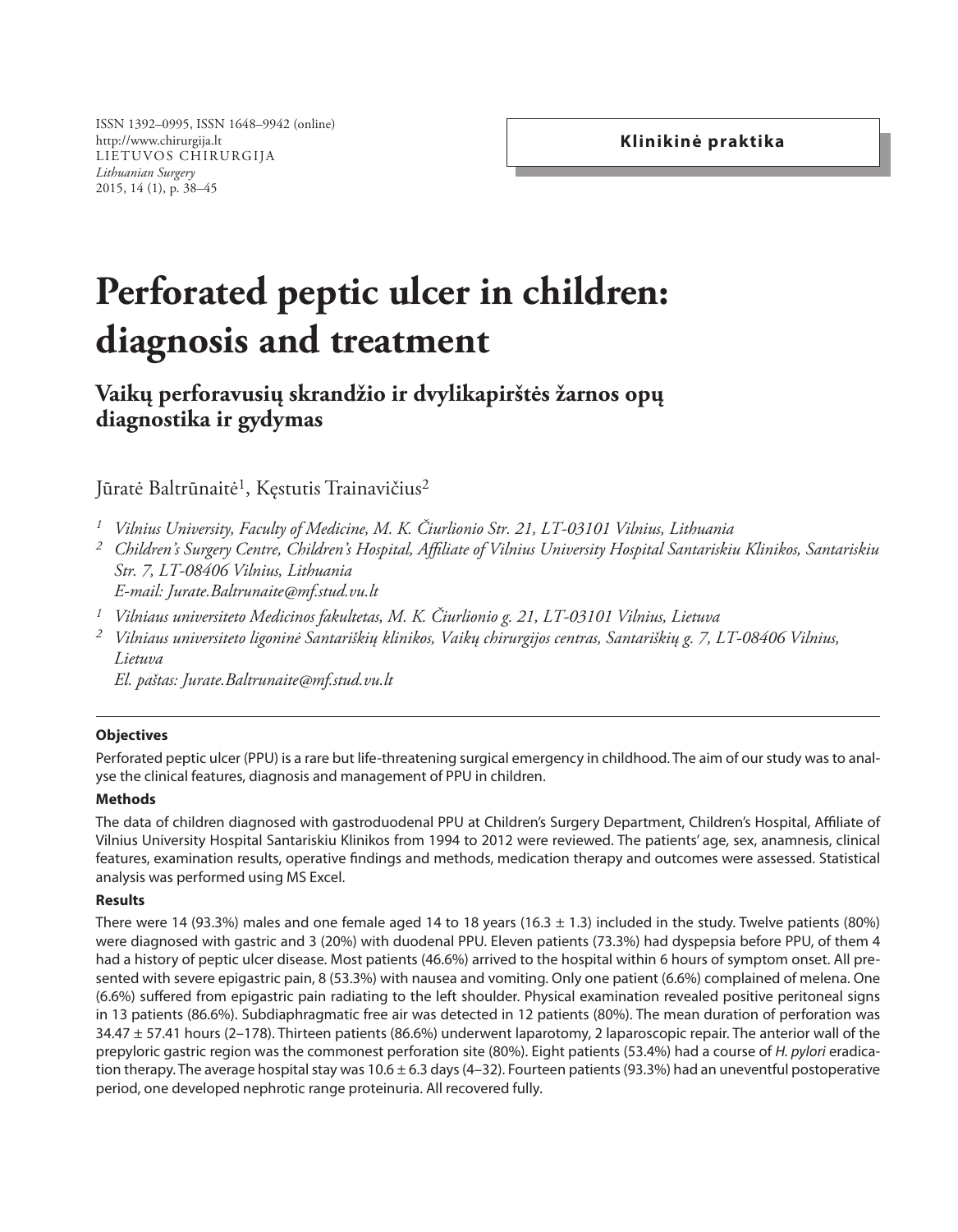#### **Conclusions**

Gastroduodenal PPU should be suspected in adolescent boys with a sudden onset of severe abdominal pain, positive peritoneal signs, and confirmed by pneumoperitoneum in the plain X-ray. Simple closure and eradication of *H. pylori* (when infection confirmed) are mandatory for a complete recovery.

**Key words:** gastric ulcer, duodenal ulcer, perforated peptic ulcer, children

#### **Darbo tikslas**

Skrandžio ar dvylikapirštės žarnos opos perforacija yra reta, tačiau gyvybei pavojinga vaikų būklė. Darbo tikslas – išanalizuoti vaikų perforavusių skrandžio ir dvylikapirštės žarnos opų kliniką, diagnostiką ir gydymą.

#### **Tyrimo medžiaga ir metodai**

Atlikta retrospektyvi ligonių, 1994–2012 m. gydytų Vaikų ligoninės VUL SK filialo Vaikų chirurgijos skyriuje, duomenų analizė. Vertinta ligonių amžius, lytis, anamnezė, klinika, fizinio ir instrumentinio ištyrimo duomenys, operacijos radiniai, metodai ir trukmė, medikamentinė terapija ir ankstyvosios komplikacijos. Statistinė duomenų analizė atlikta *MS Excel* programa.

#### **Rezultatai**

Buvo tirta 15 vaikų: 14 (93,3 %) berniukų ir 1 (6,6 %) mergaitė. Vidutinis ligonių amžius buvo 16,3±1,3 metų. Dvylikai (80 %) ligonių diagnozuota skrandžio, 3 (20 %) – dvylikapirštės žarnos opos perforacija. Iki perforacijos pilvo skausmais skundėsi 11 (73,3 %) ligonių, iš jų keturiems buvo diagnozuota opaligė. Dauguma ligonių (46,6 %) atvyko į ligoninę per 6 valandas nuo simptomų pradžios. Visi vaikai skundėsi labai stipriu skausmu pakrūtinio srityje, 8 (53,3 %) – pykinimu ir vėmimu. Tik 1 (6,6 %) vaikui buvo melena. Vienas (6,6 %) skundėsi pakrūtinio skausmu, plintančiu į kairį petį. 86,6 % tiriamųjų nustatyti pilvaplėvės dirginimo požymiai. Apžvalginėje pilvo rentgenogramoje 12 (80 %) ligonių rasta laisvo oro po diafragma. Ligoniai iki operacijos vidutiniškai sirgo 34,47 ± 57,41 valandas (nuo 2 iki 178). Laparotomija buvo atlikta 13 (86,6 %) ligonių, laparoskopija – 2 (20 %). Net 12 (80 %) vaikų perforavusios opos rastos skrandžio prepiliorinės dalies priekinėje sienoje. Aštuoniems ligoniams (53,4 %) skirta *H. pylori* eradikacinė terapija. Vaikai ligoninėje gydyti vidutiniškai 10,6 ± 6,3 dienas (nuo 4 iki 32). Pooperacinė eiga buvo sklandi 14 (93,3 %) ligonių, 1 (6,6 %) vaikui nustatyta nefrozinio lygio proteinurija. Visi ligoniai pasveiko.

#### **Išvados**

Skrandžio ir dvylikapirštės žarnos opos turėtų būti įtariamos paaugliams berniukams, kurie kreipiasi dėl ūminių stiprių pakrūtinio skausmų ir kuriems nustatytas pilvaplėvės dirginimas. Laisvas oras po diafragma apžvalginėje pilvo rentgenogramoje – itin svarbus požymis diagnozuojant ligą. Ulcerorafija ir *H. pylori* eradikacija (kai infekcija patvirtinta) yra būtini, kad pacientas visiškai pasveiktų.

**Reikšminiai žodžiai:** skrandžio opa, dvylikapirštės žarnos opa, perforavusi peptinė opa, vaikai

#### **Introduction**

Although peptic ulcer disease (PUD) is a known cause of paediatric abdominal pain, it is still an uncommon or at least not prevalent disorder among children in Western countries [1–5]. Therefore, more than half of cases of PUD are diagnosed predominantly when complicated. Conversely, in adults PUD is one of the commonest gastrointestinal disorders. Similarly, the vast majority of reported PPU cases involve adults as well. The annual incidence of perforated gastric or duodenal ulcer in adults ranges from 3.8 to 14.0 per 100,000 inhabitants [6]. However, paediatric PPU is a rare entity, particularly in females, with a questionable and varying incidence in different geographical regions. Here, we report our experience with PPU in children treated successfully.

#### **Methods**

A retrospective, single-centre review of all patients up to 18 years diagnosed with perforated peptic ulcer was conducted. Both gastric and duodenal ulcer patients admitted to Vilnius University Hospital Santariskiu Klinikos Children's Surgery Centre between October 1994 and April 2012 were included. Identification of patients was performed using ICD-10 codes (K25.1, K25.2, K25.5, K25.6, K26.1, K26.2, K26.5 and K26.6) from the hospitals' administrative electronic database or manually from hospital records and surgical notes. Patients with gastric or duodenal ruptures (due to blunt or penetrating trauma) were excluded. The data were analysed for the following variables: age, sex, anamnesis, clinical features, physical and instrumental examination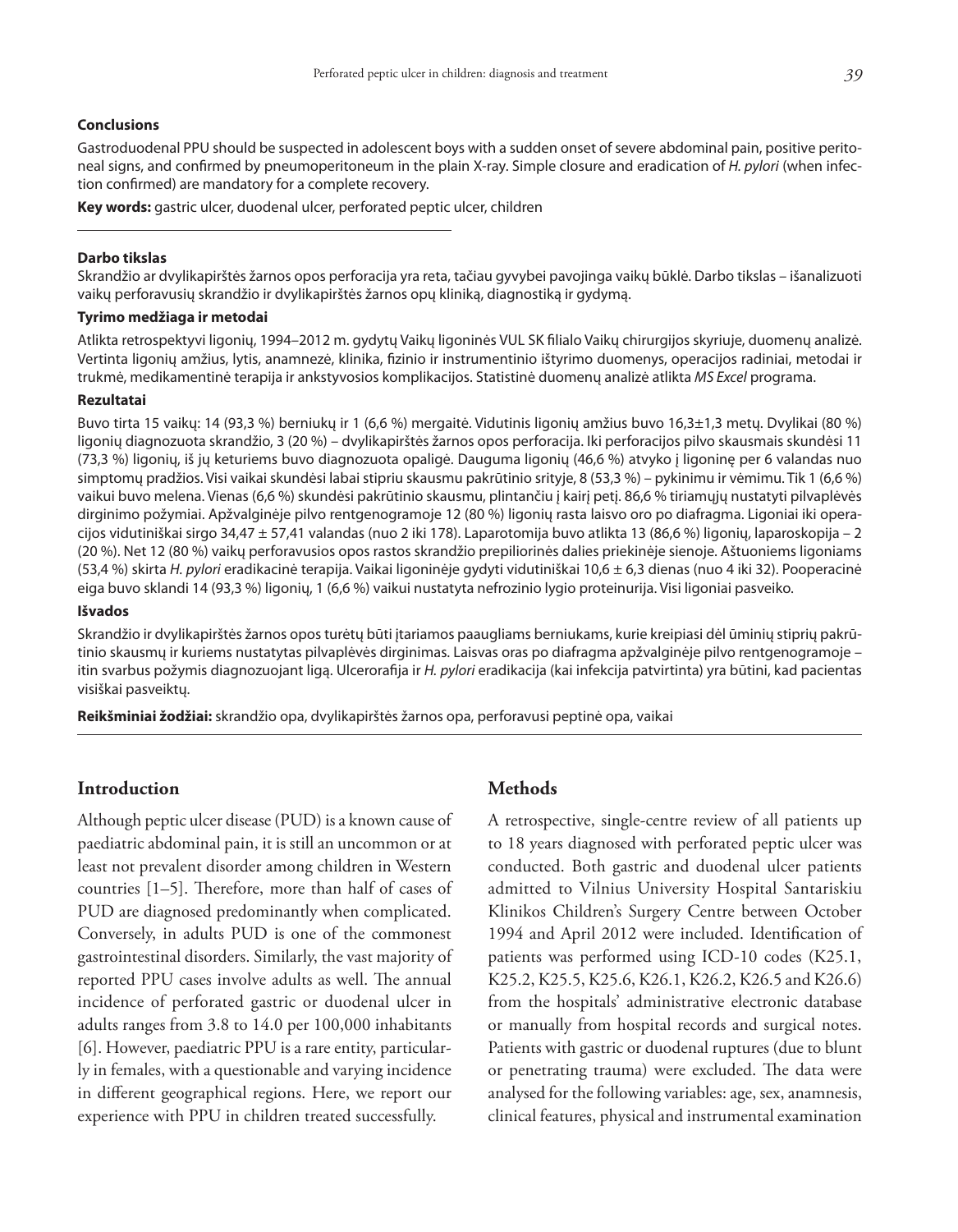results, duration of perforation, operative findings and methods, medication therapy management and outcomes. Statistical analysis was performed using MS Excel. Ethical approval to conduct the study was obtained from relevant authority before its commencement.

### **Results**

From 1994 to 2012, fifteen paediatric patients were treated for perforated peptic ulcer. There were 14 males (93.3%) and 1 female, aged 14 to 18 years  $(16.3 \pm 1.3)$ included in the study. Twelve patients (80%) were diagnosed with gastric and 3 (20%) with duodenal PPU.

Eleven patients (73.3%) had dyspepsia before PPU, 4 of them had a history of peptic ulcer disease. Four (26.6%) had no past history of peptic ulcer disease or dyspepsia (Table 1). All patients denied cigarette, alcohol and illicit drug usage, as well as NSAIDs, steroid or other medication use. Seven (46.6%) patients arrived to hospital within 6 hours, three (20%) between 6–12 hours, two (13.3%) between 12–24, and three (20%) 24 hours after the onset of symptoms, 2 of whom had recurrent symptoms for 1 week.

The analysis of the clinical features of patients with PPU is shown in Fig. A. All patients presented to the

|                     | Symptoms/status before perforation                                    | No. of patients $(\% )$ |
|---------------------|-----------------------------------------------------------------------|-------------------------|
| Positive $(73.3\%)$ | Nagging upper abdominal pain* for the period of:<br>1 week            | $5(33.3\%)$<br>2        |
|                     | 3 months                                                              |                         |
|                     | 12 months                                                             | 2                       |
|                     | PUD diagnosed before*                                                 | $4(26.6\%)$             |
|                     | An episode of severe epigastric pain 1 week ago*                      | $1(6.6\%)$              |
|                     | Recurrent spasmodic abdominal pain for two years*<br>* plus dyspepsia | $1(6.6\%)$              |
| Negative $(26.6\%)$ | None                                                                  | $4(26.6\%)$             |

**Table 1.** Past medical history of dyspepsia, chronic abdominal pain and PUD



**Figure A.** Clinical features and combinations of symptoms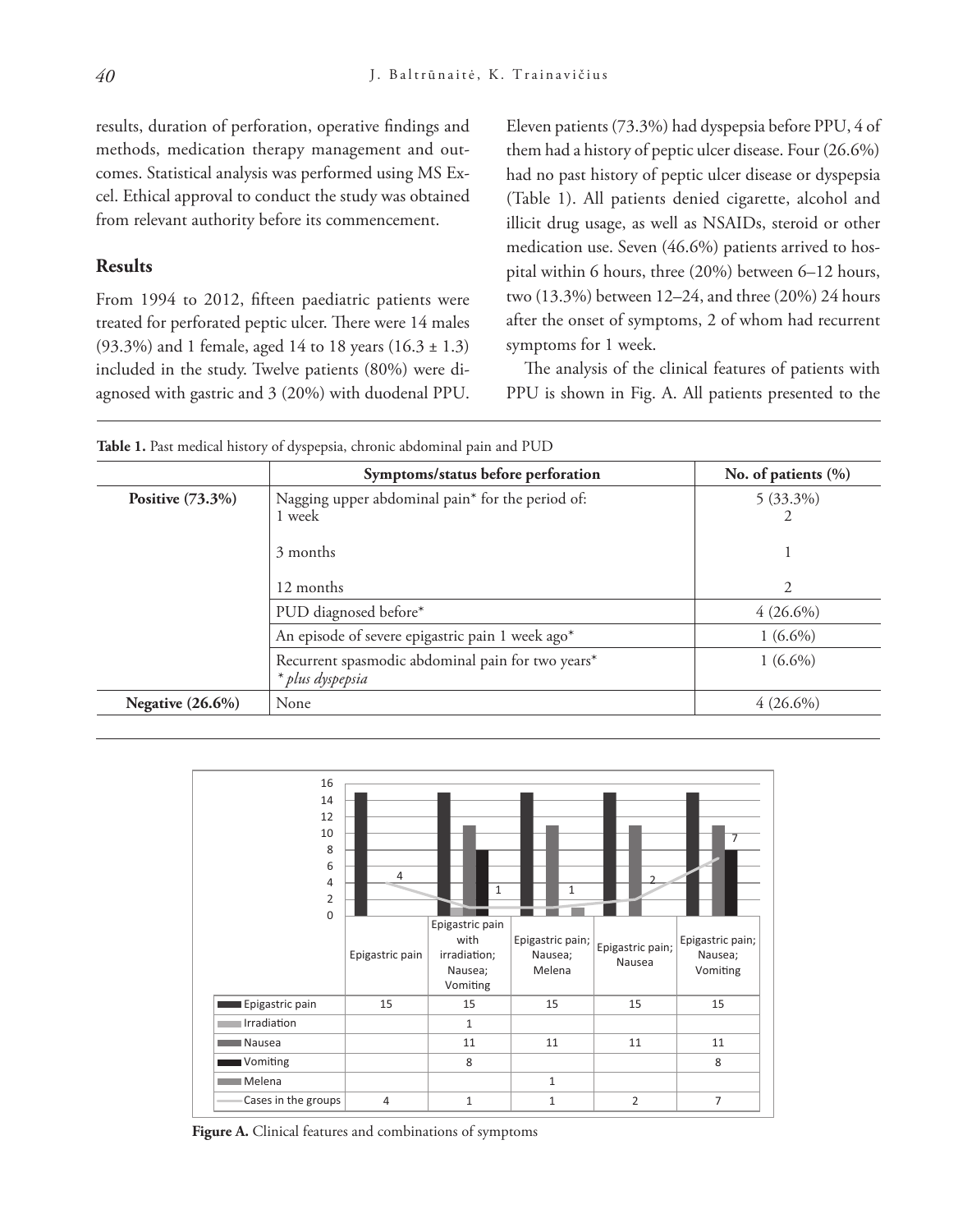emergency department with a sudden onset of severe stabbing pain in the epigastrium, 8 (53.3%) with nausea and vomiting. Only one patient (6.6%) complained of melena. One patient (6.6%) suffered from epigastric pain radiating to the left shoulder as well. The commonest combination of symptoms was epigastric pain, nausea, and vomiting (46.6%).

Figure B presents the results of physical and instrumental examination of 15 patients with PPU on the admission day. Abdominal examination revealed positive peritoneal signs such as abdominal tenderness, guarding and the Blumberg sign in 13 patients (86.6%). Weak or absent peristalsis was encountered in 12 out laparotomy, two (13.3%) – laparoscopic repair, one of them had a laparoscopic procedure converted to open repair because of technical difficulties and subsequent inability to obtain the appropriate laparoscopic closure. Upper midline laparotomy incisions were made. There was bile secretion in the peritoneal cavity in 6 out of 15 cases. PPU was complicated with peritonitis in all patients: 4 (26.6%) – local, 8 (53.4%) – diffuse, 3 – (20%) total. The anterior wall of the prepyloric gastric region was the commonest perforation site (80%). The perforated duodenal bulb was found in 3 cases (20%). The mean perforation diameter was  $5.13 \pm 2.16$  mm (3–10 mm). Twelve ulcers (80%) were double-row





of 15 patients. Subdiaphragmatic free air was detected by radiography in 12 patients (80%) as well. Seven patients were sonoscopically scanned with findings of fluid and free air in the peritoneal cavity of 3 and 1 patients, respectively. On the next day signs of peritoneal irritation and specific radiographic changes occurred in two more inpatients. In 7 out of 15 patients, the combination of positive peritoneal signs, weak peristalsis or silent abdomen, pneumoperitoneum, neutrophilic leukocytosis and normal or subfebrile temperature were most frequent.

The mean duration of perforation was  $34.47 \pm$ 57.41 hours  $(2-178)$ . The mean length of time between admission and surgery was 5.6 ± 5.78 hours (1–20 hours). Thirteen patients (86.6%) underwent

sutured, 50% of them were covered with an omental patch, the rest (20%) were repaired with a single-row suture. Fourteen patients (93.3%) had peritoneal lavage with sodium chloride physiological solution and one (6.6%) with chlorhexidine gluconate performed. In 6 (40%) cases, the drainage of peritoneal cavity (1 drain) was used after surgery. The average operating time was 81.78 ± 40.97 min (40–180 min) (Table 2).

Antibacterial therapy of cefuroxime or gentamicin plus metronidazole was most often used (80%); one (6.6%) patient received cefuroxime alone, one – cefotaxime, gentamicin, and metronidazole, one – moxifloxacin, amoxicillin, clavulanic acid combination. Only 4 out of 15 patients were tested for *H. pylori* infection, 2 of them were positive. Four patients (26.7%) had ra-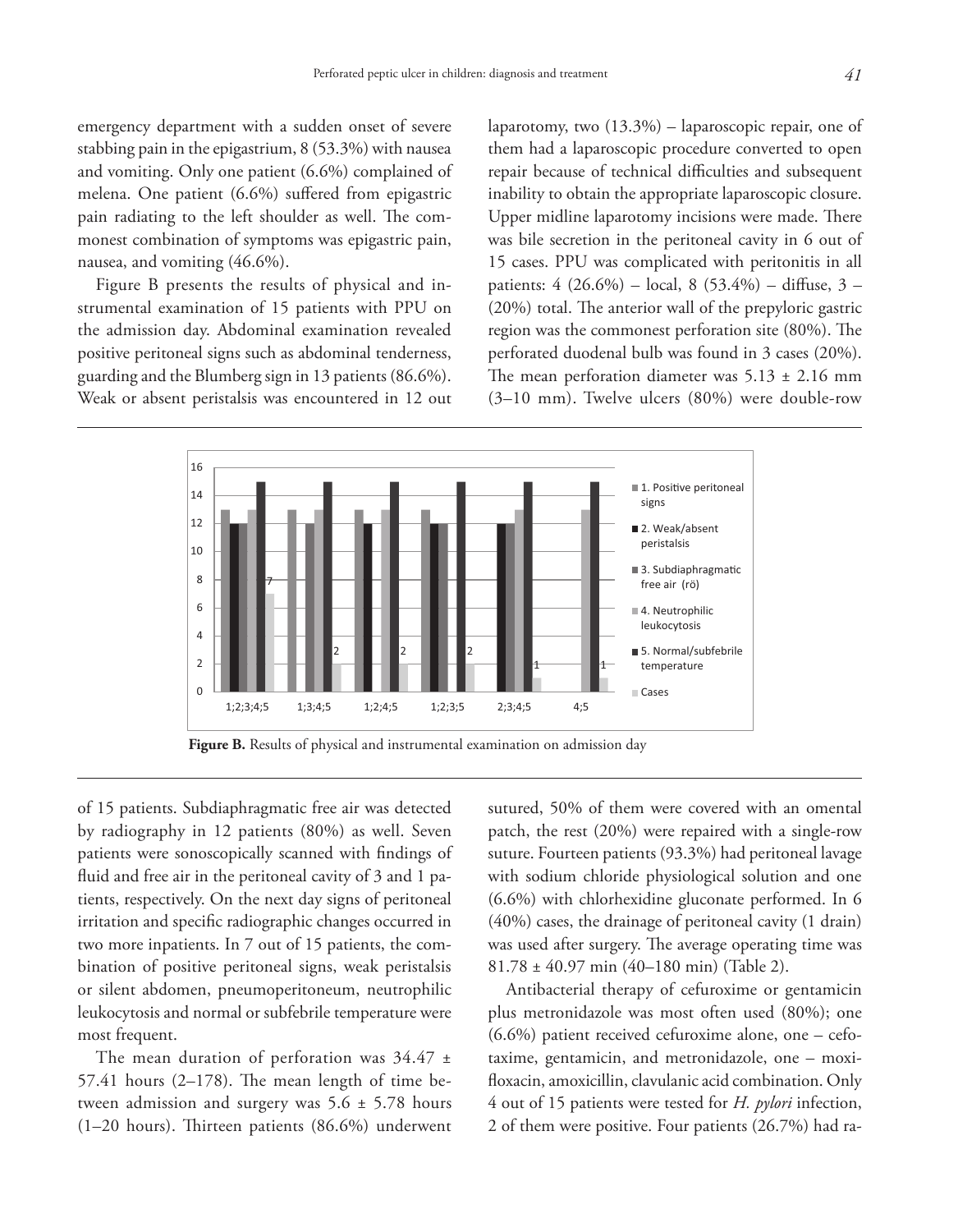|                     | <b>Features</b>                                                           | No. of patients $(\% )$                            |
|---------------------|---------------------------------------------------------------------------|----------------------------------------------------|
| Surgical procedure  | Laparotomy<br>Laparoscopic repair                                         | $13(86.6\%) +1$<br>$2(13.3\%) -1$                  |
|                     | • Single-row suture<br>• Double-row suture:<br>covered with omental patch | 3(20%)<br>12 (80%)<br>$6(50\%)$                    |
| Site of perforation | Anterior wall of prepyloric gastric region<br>Duodenal bulb               | 12 (80%)<br>$3(20\%)$                              |
| Size of PPU         | $3 - 10$ mm                                                               | 15 (100%)                                          |
| PPU complications   | Peritonitis<br>$\bullet$ Local<br>• Diffuse<br>$\bullet$ Total            | 15 (100%)<br>$4(26.6\%)$<br>8 (53.3%)<br>$3(20\%)$ |

**Table 2.** Operative findings of children with PPU

nitidine therapy (until 1990), in 11 cases  $(73.4\%)$  – intravenous omeprazole and famotidine instituted as soon as PPU had been suspected. Two *H. pylori*-positive and 6 out of 11 untested patients had a course of *H. pylori*  eradication therapy given twice daily with omeprazole +/- ranitidine for one month plus amoxicillin and metronidazole or amoxicillin and clarithromycin for the period of 2 weeks. The average hospital stay was 10.6 ± 6.3 days (4–32 days). Fourteen patients (93.3%) had an uneventful postoperative period, and one developed nephrotic range proteinuria.

#### **Discussion**

The peptic ulcer disease is an uncommon condition in paediatric surgical practice. However, complications of PUD, particularly the perforation of the gastric or duodenal ulcer with peritonitis, are even rarer but lifethreatening surgical emergency in this age group.

As the literature declares, primary ulcers usually occur in children older than 10 years of age, usually are chronic, caused by *Helicobacter pylori (H. pylori)* infection and situated in the duodenum [7]. The age and gender distribution in our study shows the predominance of PPU in adolescent (100%) boys (93.3%) as similarly observed in previous reports [1, 4, 8].

The vast majority of our patients (73.3%) had a history of dyspepsia, and 36.4% of them had a positive anamnesis of PUD. Still 26.6% of patients had no digestive system symptoms before, suggesting that

perforation was the first manifestation of PUD with a predictably higher risk for complications*.* As reported in a series by Hua et al., the female sex, coexisting clinical events before PPU and no evidence of chronic ulcer were significantly associated with complications in patients with PPU [8].

Of our patients, 80% were diagnosed with gastric perforated peptic ulcer, giving further support to the prevailing opinion that duodenal peptic ulcers are more prevalent, although gastric ulcers perforate more frequently among children.

A sudden onset of a severe epigastric pain accompanied by nausea and vomiting appeared to be the typical clinical presentation in the patients with PPU (46.6%). One of our patients (6.6%) with a suspected upper gastrointestinal (GI) hemorrhage complained of melena and 1 suffered from epigastric pain radiating to the left shoulder. Similarly, Schwartz et al. reported a case of a 14.5-year-old adolescent girl with PPU, who developed abdominal and shoulder pain [1]. Thus, we suggest that melena and epigastric pain radiating to the shoulder should be suspected as a presentation of the upper GI bleeding with peptic ulcer perforation when managing children with peritonitis, particularly with a history of PUD or dyspepsia.

We strongly believe that the positive peritoneal signs suggesting an acute abdomen, subdiaphragmatic free air in the plain X-ray of the chest and abdomen, diminished bowel activity are crucial factors of physical and instrumental examination in children for the diagnosis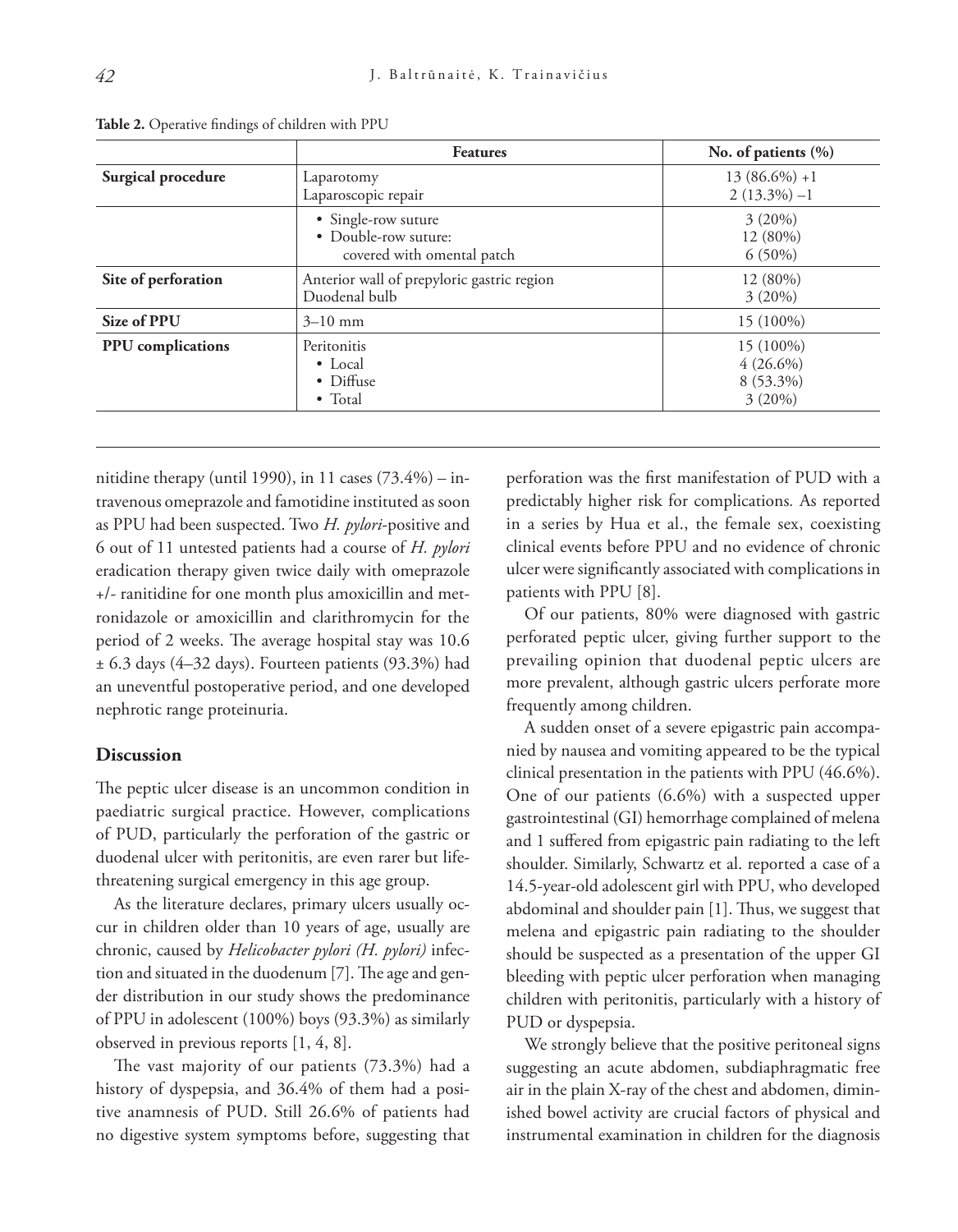of PPU. We state that no other investigation is required in the emergency settings. However, when there are no radiographic changes, ultrasound or computed tomography would be appropriate for detecting indirect signs of stomach or duodenum perforation [8]. In still unclear situations, fibrogastroduodenoscopy is the preferred technique for the direct visualization of gastroduodenal pathology [7].

Late-presenting patients commonly are toxic and dehydrated. Therefore, a prompt recognition, medical fluid resuscitation, and the correction of electrolytes and acid-base disorder, surgical management are essential for the survival. Previous studies have shown that a higher rate of postoperative complications and a poorer outcome are related to a delay in the treatment [9, 10]. The latter depends on the time between the onset of symptoms and hospital arrival, on the time between admission and surgery, all in all on the duration of perforation. Thus, the primary operative repair should be performed whenever feasible.

Simple closure has been cited as a sufficient method of PPU treatment and a definitive ulcer surgery with a highly selective vagotomy, truncal vagotomy with drainage, and partial gasterectomy is no longer justified in paediatric patients [11]. Moreover, vagotomy in children can cause more gastrointestinal dysfunction than in adults [12]. According to multiple reports, an omental patch covering the affected area is the most preferable to use [4, 7, 8]. However, double and single-row sutures at our hospital are considered to be an adequate and safe closure for paediatric PPU in a large majority of cases. Still, 40% of our patients had perforated ulcers doublerow sutured and covered with an omental patch for more safety. This inequality in surgical methods may be caused by different clinical practice of our surgeons, especially when working on call. Furthermore, the simple suture with an omental patch technique could be defined as an excessive caution when managing children with PPU. All in all, the use of both double-row suture or simple suture covered with an omental patch had not resulted in any intraabdominal abscesses, wound infections or leakages in 15 paediatric patients treated for PPU in our hospital.

Of our patients, 86.6% had laparotomy and subsequent ulcerorhaphy performed. However, the results of some clinical trials suggest that laparoscopic surgery could be a safe and effective strategy for the routine clinical practice of paediatric patients with PPU [13–15]. Minimal access surgery was associated with a significantly lower wound infection, reduced postoperative pain and analgesic consumption, a lower mortality rate and a shorter hospital stay [13–16, 18–20]. Laparoscopy is also preferred when managing patients with acute abdomen and no radiographic changes [21]. However, this technique has a longer operating time and is not recommended for hypotensive patients, patients with a coexisting medical disease or previous upper abdominal surgery, in critical condition and in the presence of some technical difficulties or large ulcers [13–16, 18–20]. Thus, our Children's Surgery Centre, reaching for more advance in minimally invasive surgery of PPU, also suggests laparoscopy for low-risk patients. We invite to consider laparotomy as a certified method, particularly when the laparoscopic approach is difficult due to ulcer size and location, the degree of local inflammation, and the surgeon's expertise.

The approach of mandatory *H. pylori* eradication therapy is still supported by many scientists and MDs when managing *H. pylori*-positive children with PPU. In that case, the surgical procedure should be followed by the treatment of the underlying cause with the proton-pump inhibitor  $+/-$  histamine  $H_2$ -receptor antagonist for one month plus two antibiotics (amoxicillin plus metronidazole or amoxicillin plus clarithromycin) for the period of 2 weeks [22]. Not all our patients were tested for *H. pylori* infection due to previous belief of an implicit association between peptic ulcers, particularly duodenal, and the mentioned infection. Therefore, 6 out of 11 untested patients had also received *"prophylactic"* antibiotics for *H. pylori* eradication. Our current practice is fairly different: as *H. pylori*-negative PPU become more frequent, all patients with gastroduodenal perforation should be examined for *H. pylori* infection, and triple eradication therapy is instituted for confirmed infections only. According to Koletzko et al., the initial diagnosis of *H. pylori* infection is based on either a positive histopathology plus a positive rapid urease test or a positive culture, while the 13C-urea breath test (UBT) is appropriate to confirm the eradication of *H. pylori*  after the treatment [22]. Moreover, it is offered to test serum gastrin levels to eliminate the Zollinger–Ellison syndrome for patients with primary ulcer and PPU [7].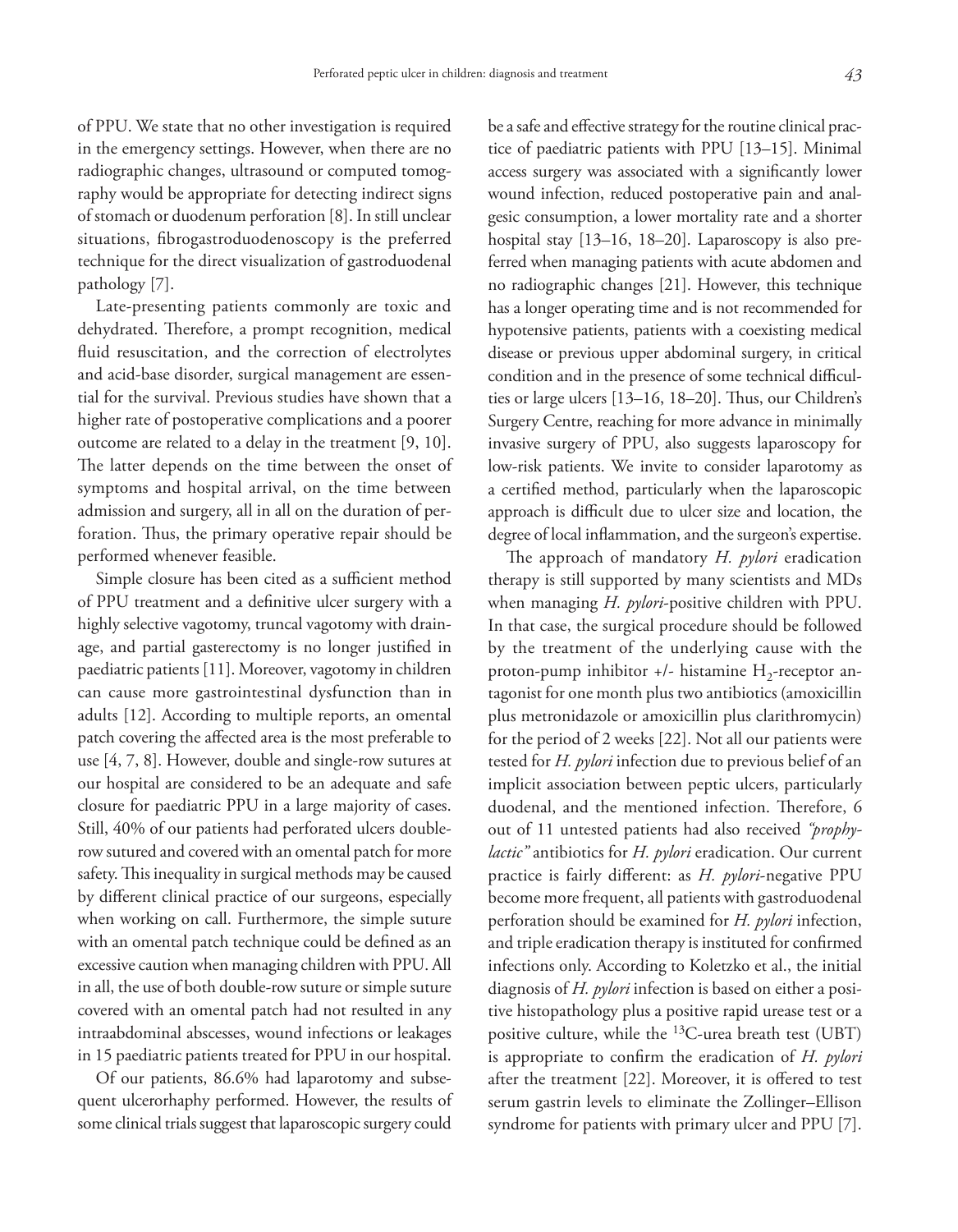## **Conclusions**

Gastroduodenal ulcers usually perforate in adolescent (100%) boys (93.3%). The vast majority of patients have a history of dyspepsia or PUD (73.3%) before the perforation, however, some manifest with PPU without any previous symptoms. The anterior wall of the prepyloric gastric region is one of the commonest sites of PPU (80%). A sudden onset of severe epigastric pain accompanied by nausea and vomiting is the typical presentation of PPU (46.6%), although we also should think of melena and shoulder pain as the presentation of perforation and GI bleeding when managing children with peritonitis, particularly with a history of PUD or dyspepsia. Positive peritoneal signs, subdiaphragmatic free air in the plain X-ray of the chest and abdomen, and diminished bowel activity are crucial factors for the diagnosis of PPU, and no other

#### **REFERENCES**

1. Schwartz S, Edden Y, Orkin B, et al. Perforated peptic ulcer in an adolescent girl. Pediatr Emerg Care 2012; 28(7): 709–711.

2. Lee NM, Yun SW, Chae SA, et al. Perforated duodenal ulcer presenting with massive hematochezia in a 30-month-old child. World J Gastroenterol 2009; 15(38): 4853–4855.

3. Quinn S, Rowland M, Drumm B. Peptic ulcer disease in children. Curr Paediatr 2003; 13: 107–113.

4. Wong BPY, Chao NSY, Leung MWY, et al. Complications of peptic ulcer disease in children and adolescents: minimally invasive treatments offer feasible surgical options. J Pediatr Surg 2006; 41(12): 2073–2075.

5. Tam YH, Lee KH, To KF, et al. Helicobacter pylori-positive versus Helicobacter pylori-negative idiopathic peptic ulcers in children with their long-term outcomes. J Pediatr Gastroenterol Nutr. 2009; 48: 299–305.

6. Stewart DJ, Ackroyd R. Peptic ulcers and their complications. Surg (Oxford) 2008; 26(11): 452–457.

7. Sullivan BP. Peptic ulcer disease in children. Paediatrics and Child Health 2010; 20(10): 462–464.

8. Hua M-C, Kong M-S, Lai M-W, et al. Perforated peptic ulcer in children: A 20-year experience. J Pediatr Gastroenterol Nutr 2007; 45: 71–74.

9. Svanes C, Lie RT, Lie SA, et al. Survival after peptic ulcer perforation: a time trend analysis. J Clin Epidemiol 1996; 49: 1363–1371.

investigation is required in the emergency settings. Simple closure with or without an omental patch and subsequent eradication of *H. pylori* are integral in the management of perforated peptic ulcer. We suggest laparoscopy as a safe emergency procedure for low- -risk patients with PPU, laparotomy to be considered as a certified method when the laparoscopic approach is difficult or inappropriate to perform. Double and single-row sutures are considered to be an adequate and sufficient closure for paediatric patients with PPU at our hospital. All patients with peptic ulcer perforation should be examined for *H. pylori* infection and triple eradication therapy instituted for confirmed infections only. Because of a small number of patients, the further study may also be needed to advance the technique of a prompt and effective diagnosis and management of PPU in children.

10. Cohen MM. Treatment and mortality of perforated peptic ulcer: a survey of 852 cases. Can Med Assoc J 1971; 105: 263–269.

11. Zittel TT, Jehle EC, Becker HD. Surgical management of peptic ulcer disease today – indication, technique and outcome. Langenbecks Arch Surg 2000; 385: 84–96.

12. Johnstone JM, Rinstoul RF. Perforated duodenal ulcer in childhood. Br J Surg 1972; 59: 288–289.

13. Lee FY, Leung KL, Lai PB, et al. Selection of patients for laparoscopic repair of perforated peptic ulcer. Br J Surg 2001; 88: 133–136.

14. Michelet I, Agresta F. Perforated peptic ulcer: laparoscopic approach. Eur J Surg 2000; 166: 405–408.

15. Kujath P, Schwandner O, Bruch HP. Morbidity and mortality of perforated peptic gastroduodenal ulcer following emergency surgery. Langenbecks Arch Surg 2002; 387: 298–302.

16. Zaji N. Laparoscopic repair of perforated peptic ulcers versus conventional open surgery. Laparoscopyhospital Web site. http://www.laparoscopyhospital.com/laparoscopic\_repair\_of\_ perforated\_peptic\_ulcers.html. Accessed August 13, 2014.

17. Aldrink JH, Sowande OA. Peptic Ulcer Disease. Paediatric Surgery: A Comprehensive Textbook for Africa, Seattle: Global-HELP Organization, 2010.

18. Lunevicius R, Morkevicius M. Systematic review comparing laparoscopic and open repair for perforated peptic ulcer. Br J Surg 2005; 92: 1195–1207.